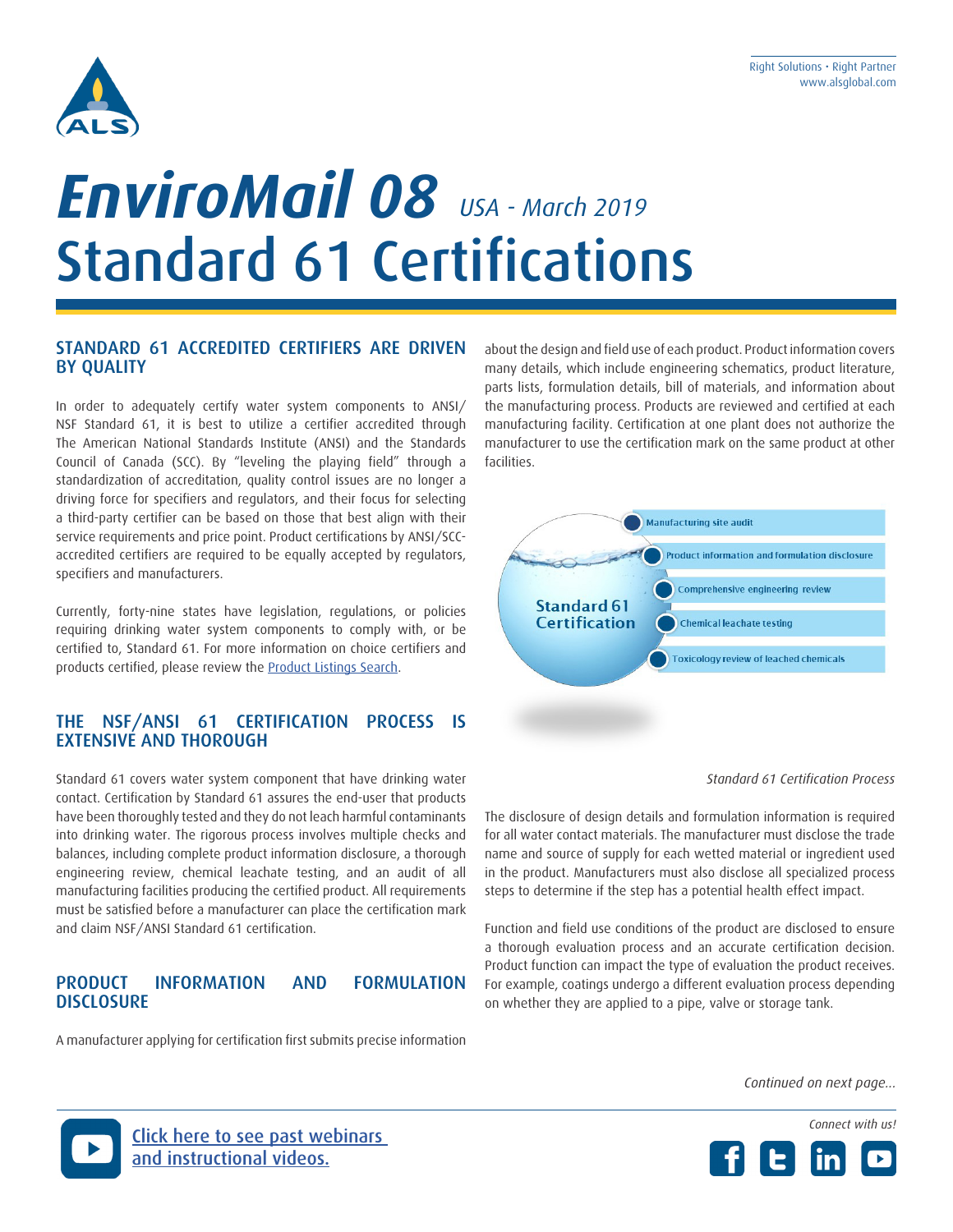

*ALS-Truesdail staff authored the most recent rewrite of Section 3.2 - Information and Formulation Requirements, 3.3 - Identification of Analytes, and 3.3.1 - Formulation-dependent Analysis Selection in ANSI/NSF Standard 61.*

### COMPREHENSIVE ENGINEERING AND CHEMICAL REVIEW

In order to provide the required comprehensive engineering and chemical review to select the appropriate test samples, ensure your certifying laboratory is equipped with a team of experts. Relevant attributes of the product are evaluated during the review, which includes how the product is used in a plumbing system to the potential for each material to contribute leachates into drinking water. This review includes a chemical by chemical assessment for each material used to determine the potential for each component to contribute a contaminant to drinking water. For products that include variations within a family, (e.g. different formulations, models, or sizes), the engineer determines which product within the family will require testing. When a family of products share similar ingredients, materials, processes, and field end uses; a "worst-case" testing scenarios can often be established, where a single test can be representative of a range of products.

Once the test samples have been selected, the technical team summarizes the required testing in a customized plan, which is used to direct laboratory testing of the product. For Standard 61, the test plan includes a complete set of directions to the laboratory regarding required analyses, exposure water temperature, exposure duration, normalization factors and other details necessary to complete the chemical testing of the product. This thorough review and testing ensures the product is tested to all applicable health effects requirements.

#### MANUFACTURING SITE AUDIT

Each facility seeking to manufacture a certified product must undergo an initial and annual audit. The certifying auditor visits the facility and performs a comprehensive inspection. An audit typically includes a walk-through of the production area as well as a review of the facility's production processes and quality control program. The auditor looks to identify sources of potential product contamination and reviews the manufacturer's record system. Additionally, the auditor will compare the facility's records for product composition and material sources against the official record of materials evaluated during the product's engineering review. Any discrepancies between this document and the actual production records at the facility must be resolved prior to certification of the product. Formulary and supply chain differences have the potential to have an impact on public health. At the conclusion of the audit, the certifying auditor completes an audit report summarizing the results and identifies any areas of non-compliance. All non-compliances must be resolved prior to certification.

### CHEMICAL LEACHATE TESTING

After the engineering and chemical review is complete, the samples are requested from the manufacturer or collected in person during the onsite audit. Once the samples arrive in the laboratory, the customized test plan directs the laboratory on how the product will be tested. Products are exposed to the test waters made of various chemistries in a manner that most closely matches their end-use once installed in a plumbing system. The samples then undergo a sequence of water changes, with the length of exposure lasting one to 90 days depending on the product. At the end of the exposure sequence, the water is collected for analysis. To ensure high quality, product exposures also include a control sample and method blank, which are used for background subtraction.

Analytical testing of the leachate water is the next step of the testing process. The water samples are prepared and preserved prior to analytical testing. Standard testing includes analysis for regulated and non-regulated metals, as well as a wide range of semi-volatile and volatile organic compounds. Analytical instrumentation includes utilization of inductively coupled plasma mass spectroscopy (ICP-MS), gas chromatography with mass spectroscopy (GC-MS), highperformance liquid chromatography (HPLC), liquid chromatography with mass spectroscopy (LC-MS), and other quantitative analytical instrumentation. Contaminants are identified quantitatively using calibration standards, or by comparison against the NIST spectral library of over 100,000 individual compounds. The level of each compound detected in the leachate water is quantified and then summarized in a test report. Following peer review and final sign off by chemistry lab personnel, the test report is sent to engineers and toxicologists for final evaluation.

*Continued on next page...*